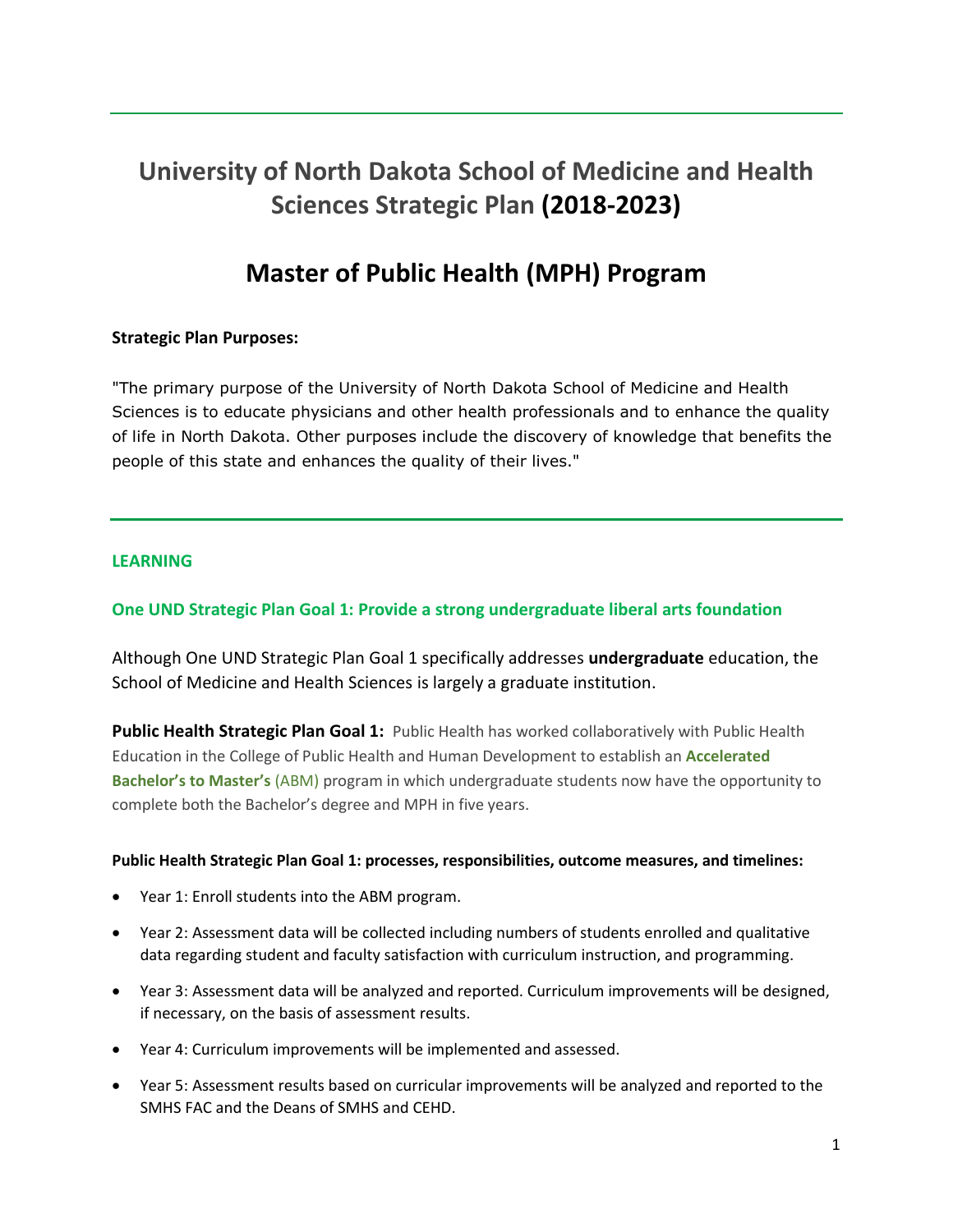### **LEARNING**

# **One UND Strategic Plan Goal 2: Increase undergraduate, graduate, and professional graduation rates**

**MPH Strategic Plan Goal 2: MPH will expand the number of specializations offered and student recruitment and retention efforts. We will also offer a new PhD in Indigenous Health.**

**Public Health Strategic Plan Goal 2 processes, responsibilities, outcome measures, and timelines:**

- Year 1: MPH will offer a new specialization in Indigenous Health.
- Year 2: Public Health will implement a new PhD in Indigenous Health. Data collection to assess, improve or enhance student support for public health students at the Bachelor's Master's, and doctorate levels.
- Year 3-4: Public Health will analyze assessment data and design revised or new processes, if necessary, for improved student support on the basis of assessment results.
- Year 5: Public Health will implement and assess revised processes and report outcomes to the FAC and the Dean.

#### **LEARNING**

**One UND Strategic Plan Goal 3: Deliver more educational opportunity online and on-campus** Goal by 2022 to increase by 10% (increased credit hours), by higher growth in online and graduate programs

Although the SMHS recognizes the significant value of distance delivery, online and simulation learning experiences in many of its programs, the School is, in many instances, limited by the predetermined number of students enrolled in those programs and by curricular requirements that necessitate the physical presence of the student in order to learn specific clinical, professional, and technical skills.

**Public Health Strategic Plan Goal 3: Public Health will identify opportunities to employ stateof-the-art technologies to enhance education.**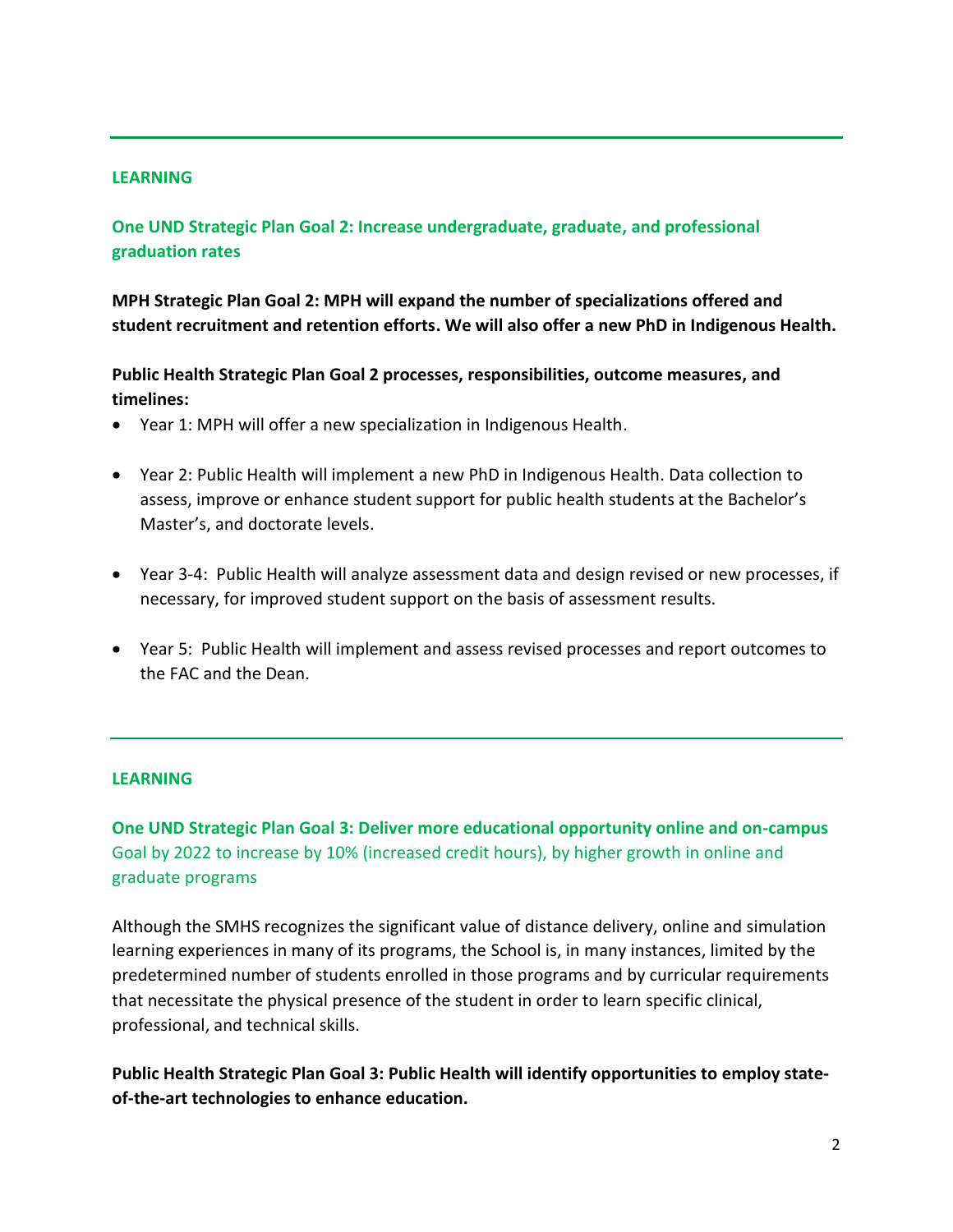# **UND SMHS Strategic Plan Goal 3 processes, responsibilities, outcome measures, and timelines:**

- Year 1: Public Health will offer the MPH degree in an online, asynchronous format. Public Health will continue to collaborate closely with TTaDA to continuously improve the quality of online teaching.
- Year 2: Public Health will select technology improvement(s) intended to enhance education and a method to assess its effectiveness. Student and faculty satisfaction data will also be collected.
- Year 3: Technology improvements are implemented and assessment data are collected.
- Year 4: Assessment data are analyzed and, if necessary, improvements are made on the basis of assessment results.
- Year 5: Outcomes are reported to the FAC and the Dean.

## **DISCOVERY**

# **One UND Strategic Plan Goal 4: Enhance discovery at a level consistent with most research intensive universities (Carnegie R1)**

Goal by 2022, (\$120) million-internal and external funding sources

**Public Health Strategic Plan Goal 4: Public Health will enhance basic, clinical, and translational health sciences discoveries while focusing on its stated purpose "of discovery of knowledge that benefits the people of this state and enhances the quality of their lives." Public Health will support Goal 4 by increasing its extramural funding by 10% per year based on a three year rolling average to address Indigenous Health Disparities and community-driven health priorities.**

**Public Health Strategic Plan Goal 4 processes, responsibilities, outcome measures, and timelines:**

• Year 1: The Research Committee (Dr. Warne is a member) will study resource availability within the SMHS and the University to support SMHS research growth and determine an action plan with metrics appropriate for assessing achievement of the School's desired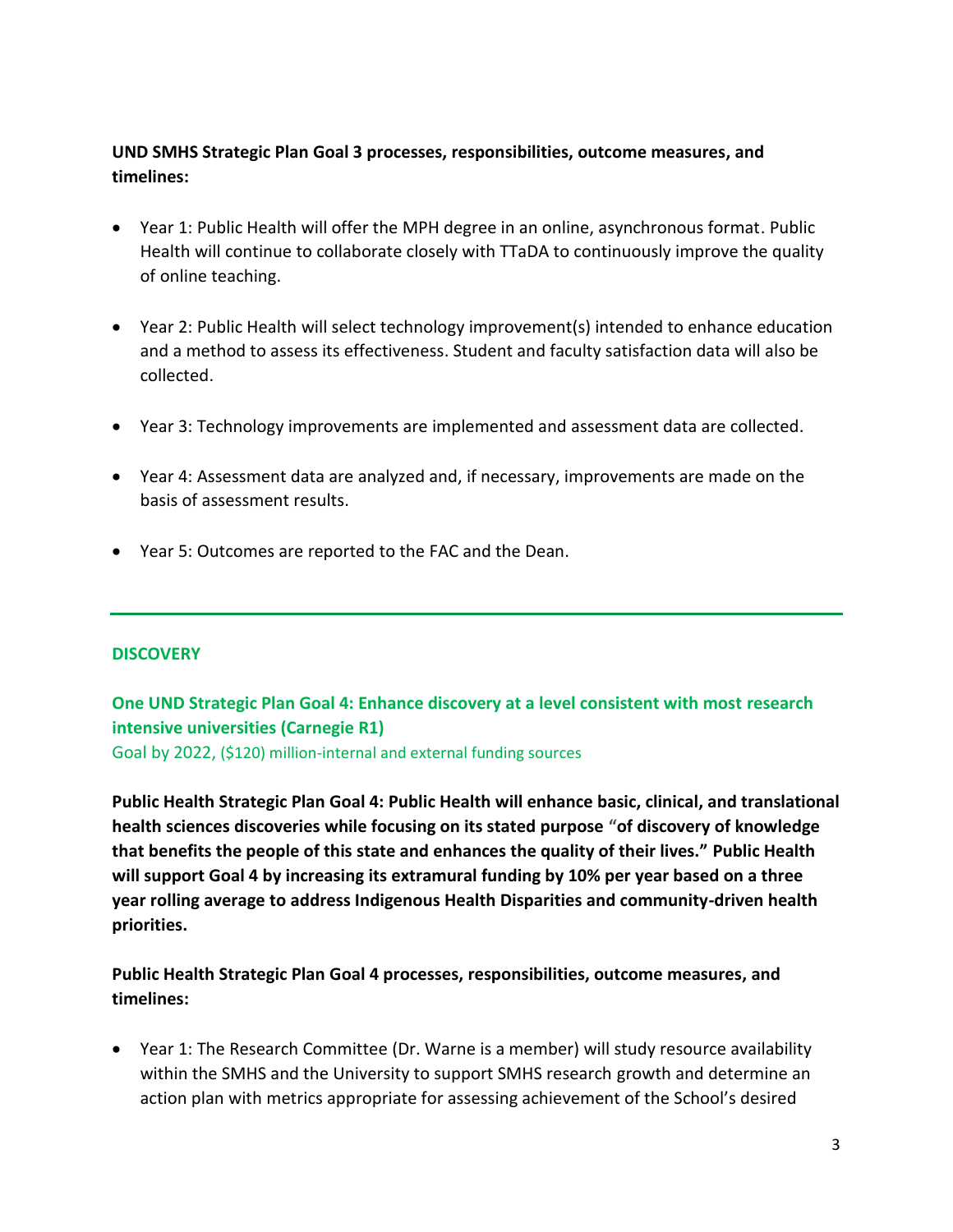outcomes. Pubic Health will collaborate with the Research Committee to pursue appropriate funding mechanisms (COBRE, other NIH, etc.) to address public health and Indigenous health priorities.

- Year 2: By the end of Year 2, Public Health faculty will pursue at least five grant opportunities to expand extramural research funding to address population health.
- Year 3-4: Public Health will increase extramural funding by at least 10% per year on average.
- Year 5: Outcomes with recommendations for future action are presented to the FAC and the Dean.

## **ENGAGEMENT**

**One UND Strategic Plan Goal 5: Foster a welcoming, safe, and inclusive campus climate** Goal by 2022, diverse segments (identified in IPEDS) fully participate in improvements in graduation rates and credit hours

**Public Health Strategic Plan Goal 5: Public Health will foster a welcoming, safe, and inclusive environment across all campuses.**

**Public Health Strategic Plan Goal 5 processes, responsibilities, outcomes measures, and timelines:**

• Year 1: Dr. Warne serves as the Associate Dean for Diversity, Equity & Inclusion, and Lynn Mad Plume, MPH was hired in June 2019 as the Diversity and Equity Coordinator. The FAC and the Dean will jointly appoint a Goal 5 working group to include faculty, staff, and student representation. The purposes of the working group are to undertake a SMHS selfstudy process followed by the creation of (1) a SMHS diversity plan to include the review of the School's diversity statement, attention to faculty and staff recruitment and retention, formation of a Diversity Office, and appointment of a diversity officer, (2) strategies to ensure a welcoming, safe, and inclusive environment for all students, faculty, staff and visitors across all campuses, and (3) curricular changes to improve students' confidence and skills in caring for patients different than themselves. The plan will be presented to the FAC and the Dean for approval and resource allocation.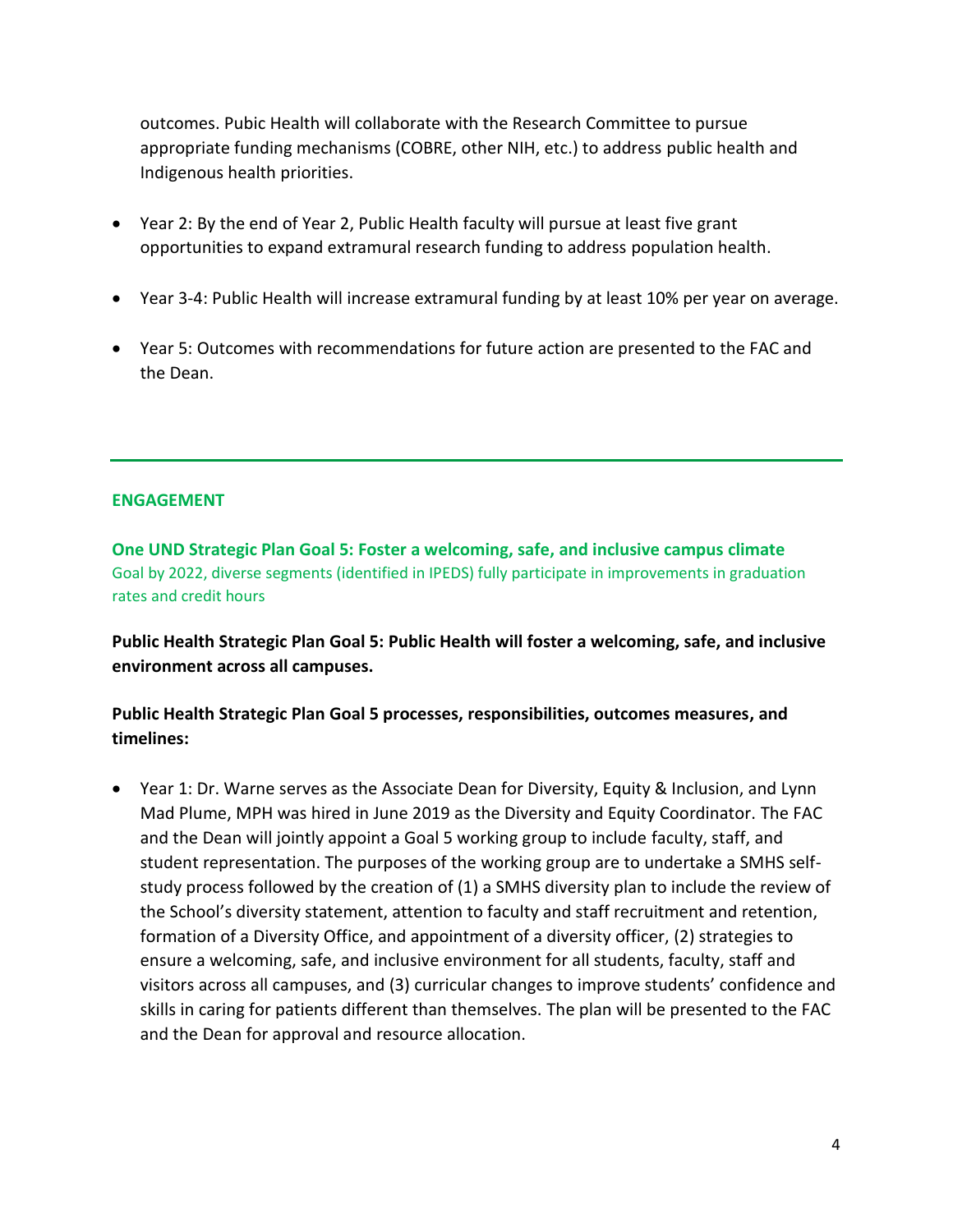- Year 2: Implementation of the approved diversity plan will commence and outcome metrics will be identified. The effort will be led by Lynn Mad Plume and the newly-appointed Diversity Officer. The working group will continue in its role to assist the Diversity Officer in the oversight and management of the diversity plan.
- Years 3: Outcome metrics data are collected while the diversity plan continues to be implemented.
- Year 4: Outcome metrics data are analyzed and, if necessary, diversity plan revisions on the basis of assessment data are recommended by the Diversity Officer to the FAC and to the Dean.
- Year 5: Diversity plan revisions are implemented and new outcome metrics are identified. The Diversity Officer will report conclusions and recommendations to the FAC and the Dean.

## **ENGAGEMENT**

**One UND Strategic Plan Goal 6: Meet educational needs of active duty and reserve personnel, veterans, and their families.** Goal by 2022, A 25% increase in credit hours earned by active duty military personnel, veterans, and their families

**Public Health is not actively engaged in engaging military personnel or veterans.** 

#### **ENGAGEMENT**

**One UND Strategic Plan Goal 7: Attract Support for the University by actively engaging alumni and donors.** Goal by 2022, increase alumni contribution participation to 10% and achieve targeted fund raising goals set for each Dean, Vice President, and President

**Public Health Strategic Plan Goal 7: Public Health will assist in achieving the targeted fund raising goals set for the SMHS Dean and Vice President for Health Affairs.**

**Public Health Strategic Plan Goal 7 processes, responsibilities, outcomes, measures, and timelines:**

• Year 1: Public Health will establish a database of Public Health alumni, including MPH graduates. Public Health will establish an MPH Alumni Association by the end of Year 1.